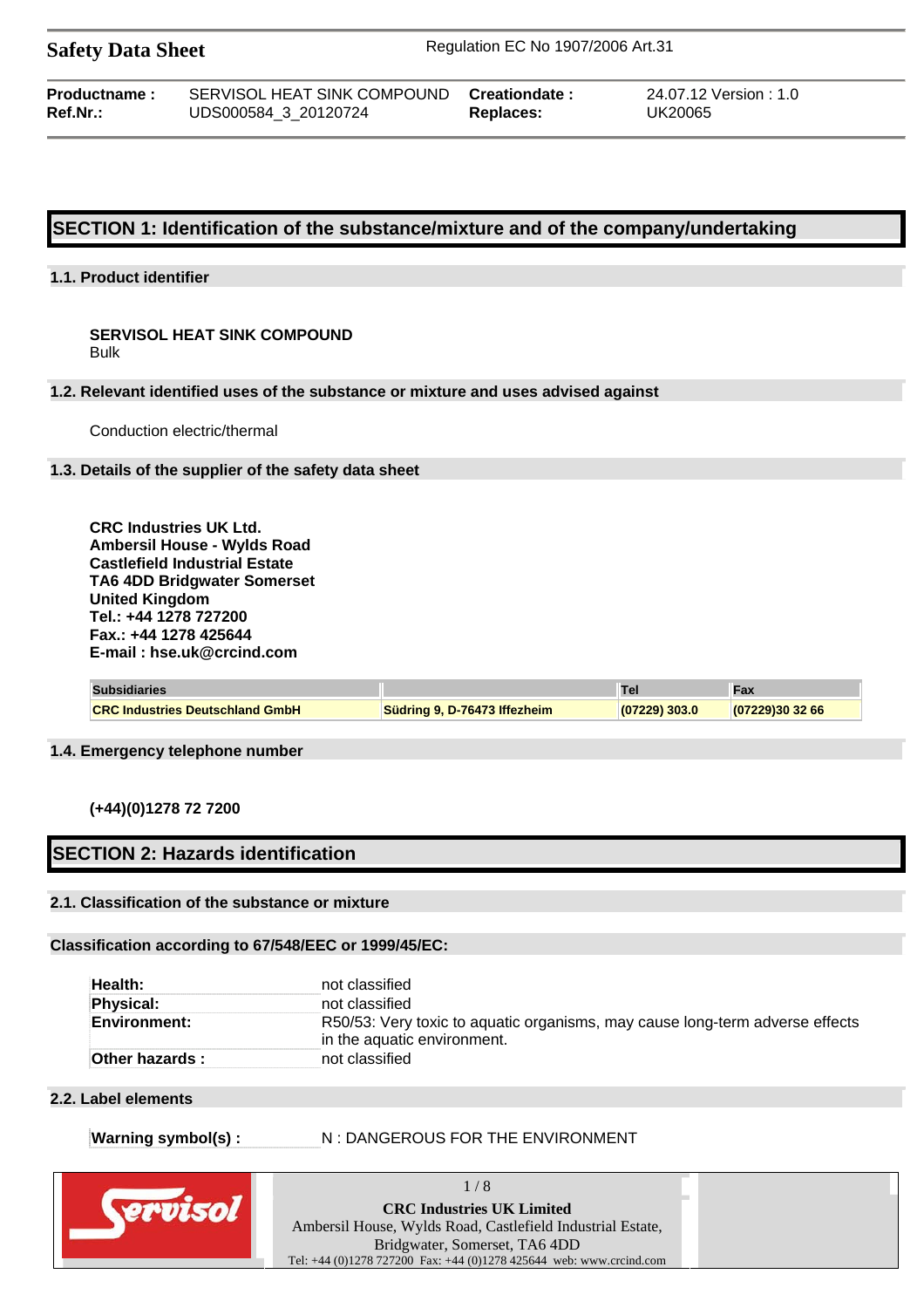| <b>Safety Data Sheet</b> |                             | Regulation EC No 1907/2006 Art.31 |                        |
|--------------------------|-----------------------------|-----------------------------------|------------------------|
| Productname:             | SERVISOL HEAT SINK COMPOUND | Creationdate:                     | 24.07.12 Version : 1.0 |
| $Ref.Nr.$ :              | UDS000584 3 20120724        | Replaces:                         | UK20065                |

| Risk-phrase(s):   | R50/53: Very toxic to aquatic organisms, may cause long-term adverse effects<br>in the aquatic environment.                                                         |
|-------------------|---------------------------------------------------------------------------------------------------------------------------------------------------------------------|
| Safety-phrase(s): | S57: Use appropriate container to avoid environmental contamination.<br>S61: Avoid release to the environment. Refer to special instructions/Safety<br>data sheets. |

## **2.3. Other hazards**

None

# **SECTION 3: Composition/information on ingredients**

## **3.1. Substances**

Not applicable.

## **3.2. Mixtures**

| <b>Hazardous ingredient</b>                                     | CAS-nr. |           | EC-nr     |  | $w/w$ % |   | symbol                          |       | R-phrases*                                                               | <b>Notes</b> |   |
|-----------------------------------------------------------------|---------|-----------|-----------|--|---------|---|---------------------------------|-------|--------------------------------------------------------------------------|--------------|---|
| zinc oxide                                                      |         | 1314-13-2 | 215-222-5 |  | 60-100  | N |                                 | 50/53 |                                                                          | B            |   |
| <b>Explanation notes</b>                                        |         |           |           |  |         |   |                                 |       |                                                                          |              |   |
| B: substance with national established workplace exposure limit |         |           |           |  |         |   |                                 |       |                                                                          |              |   |
|                                                                 |         |           |           |  |         |   |                                 |       |                                                                          |              |   |
| Hazardous ingredient Registration number CAS-nr.                |         |           | EC-nr     |  |         |   | w/w % Hazard Class and Category |       | <b>Hazard statement Notes</b>                                            |              |   |
| zinc oxide                                                      |         |           |           |  |         |   |                                 |       | 1314-13-2 215-222-5 60-100 Aquatic Acute 1, Aquatic Chronic 1 H400, H410 |              | B |
| <b>Explanation notes</b>                                        |         |           |           |  |         |   |                                 |       |                                                                          |              |   |
| B: substance with national established workplace exposure limit |         |           |           |  |         |   |                                 |       |                                                                          |              |   |
| (* Explanation phrases : see chapter 16)                        |         |           |           |  |         |   |                                 |       |                                                                          |              |   |
|                                                                 |         |           |           |  |         |   |                                 |       |                                                                          |              |   |

# **SECTION 4: First aid measures**

## **4.1. Description of first aid measures**

| <b>Contact with eyes:</b> | If substance has got into eyes, immediately wash out with plenty of water for<br>several minutes<br>Seek medical attention if irritation persists |
|---------------------------|---------------------------------------------------------------------------------------------------------------------------------------------------|
| <b>Contact with skin:</b> | Wash with water and soap.<br>Seek medical attention if irritation persists                                                                        |
| Inhalation:               | Fresh air, keep warm and at rest.<br>Seek medical attention if ill effects occur                                                                  |
| Ingestion:                | If swallowed do not induce vomiting<br>Seek medical advice                                                                                        |

## **4.2. Most important symptoms and effects, both acute and delayed**

| 2/8                                                                                                                                                                                                    |  |
|--------------------------------------------------------------------------------------------------------------------------------------------------------------------------------------------------------|--|
| <b>CRC Industries UK Limited</b><br>Ambersil House, Wylds Road, Castlefield Industrial Estate,<br>Bridgwater, Somerset, TA6 4DD<br>Tel: +44 (0)1278 727200 Fax: +44 (0)1278 425644 web: www.crcind.com |  |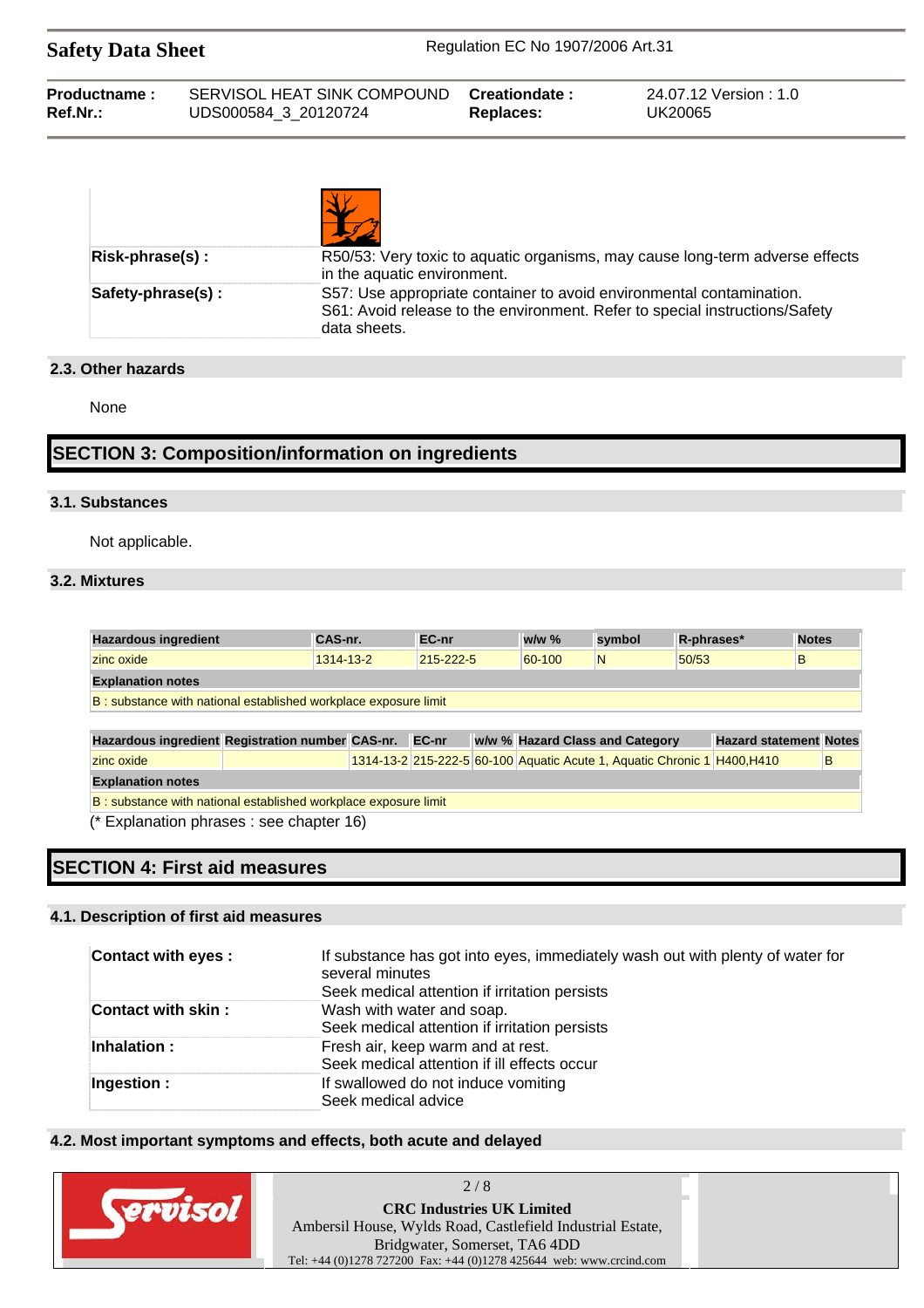| <b>Safety Data Sheet</b> |                             | Regulation EC No 1907/2006 Art.31 |                        |  |  |
|--------------------------|-----------------------------|-----------------------------------|------------------------|--|--|
| Productname:             | SERVISOL HEAT SINK COMPOUND | Creationdate :                    | 24.07.12 Version : 1.0 |  |  |
| Ref.Nr.:                 | UDS000584 3 20120724        | Replaces:                         | UK20065                |  |  |

| Inhalation:           | Excessive inhalation of solvent vapours may give rise to nausea, headaches<br>and dizziness |
|-----------------------|---------------------------------------------------------------------------------------------|
| Ingestion:            | May cause gastrointestinal disturbances                                                     |
|                       | Symptoms: sore throat, abdominal pain, nausea, vomiting                                     |
| <b>Skin contact :</b> | Mildly irritating to skin                                                                   |
|                       | Symptoms: redness and pain                                                                  |
| Eye contact :         | Mildly irritating to eyes                                                                   |
|                       | Symptoms: redness and pain                                                                  |

#### **4.3. Indication of any immediate medical attention and special treatment needed**

| <b>General Advice:</b> | If you feel unwell, seek medical advice (show the label where possible |
|------------------------|------------------------------------------------------------------------|
|                        | If symptoms persist always call a doctor                               |

## **SECTION 5: Firefighting measures**

#### **5.1. Extinguishing media**

foam, carbon dioxide or dry agent

#### **5.2. Special hazards arising from the substance or mixture**

Forms hazardous decomposition products CO,CO2

#### **5.3. Advice for firefighters**

Keep container(s) exposed to fire cool, by spraying with water In case of fire, do not breathe fumes

## **SECTION 6: Accidental release measures**

#### **6.1. Personal precautions, protective equipment and emergency procedures**

Shut off all ignition sources Ensure adequate ventilation Wear suitable protective clothing including eye/face protection.

#### **6.2. Environmental precautions**

Do not allow to enter public sewers and watercourses If polluted water reaches drainage systems or water courses, immediately inform appropriate authorities

#### **6.3. Methods and material for containment and cleaning up**

Absorb spillage in suitable inert material

#### **6.4. Reference to other sections**



 $3/8$ 

**CRC Industries UK Limited**  Ambersil House, Wylds Road, Castlefield Industrial Estate, Bridgwater, Somerset, TA6 4DD Tel: +44 (0)1278 727200 Fax: +44 (0)1278 425644 web: www.crcind.com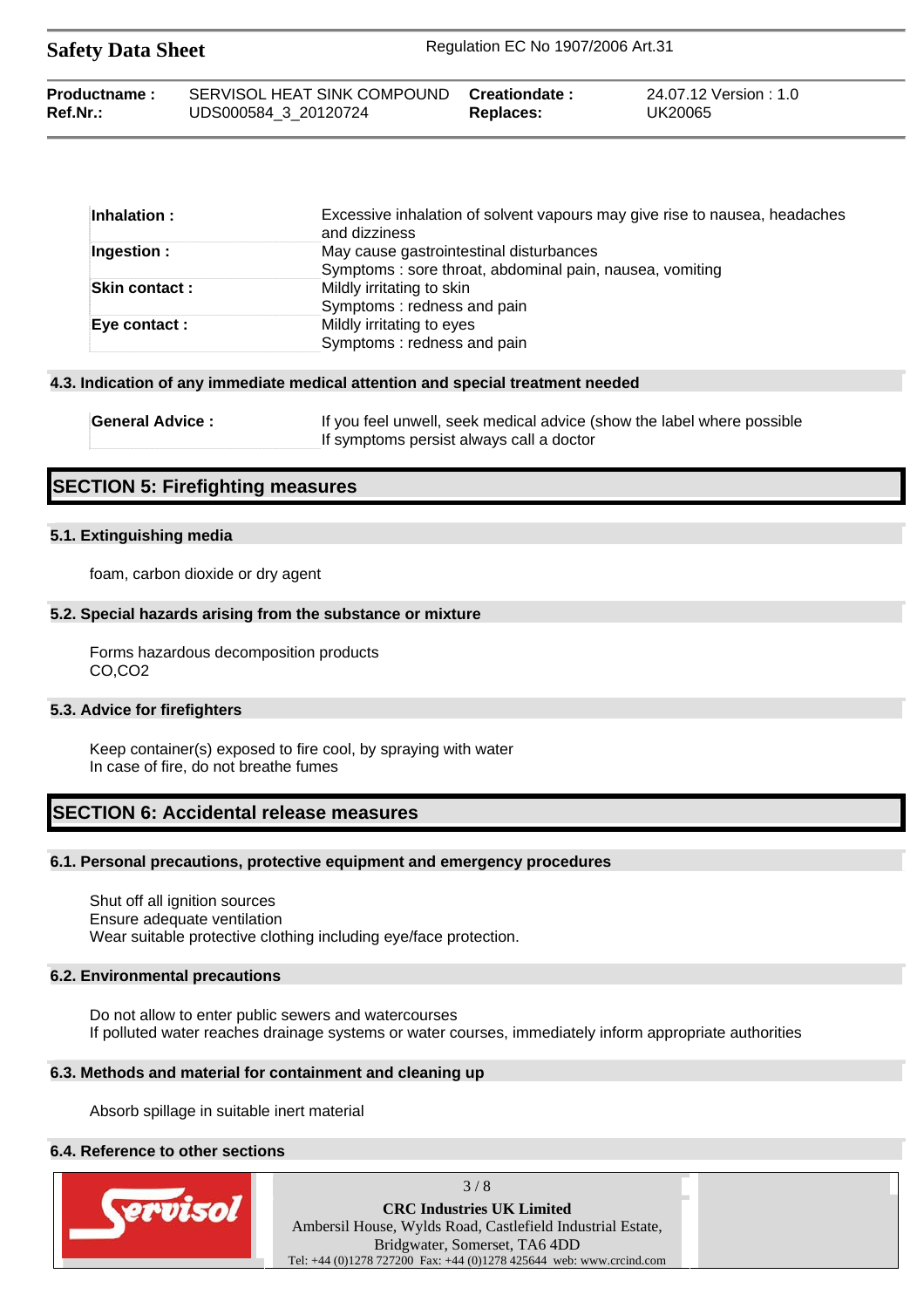| Daitly Data Blitte       |                                                                   |           |                                 |  |
|--------------------------|-------------------------------------------------------------------|-----------|---------------------------------|--|
| Productname:<br>Ref.Nr.: | SERVISOL HEAT SINK COMPOUND Creationdate:<br>UDS000584 3 20120724 | Replaces: | 24.07.12 Version:1.0<br>UK20065 |  |

For further information see section 8

## **SECTION 7: Handling and storage**

#### **7.1. Precautions for safe handling**

Use only in well ventilated areas Avoid contact with skin and eyes. Wash thoroughly after use Wear protective gloves/protective clothing/eye protection/face protection.

**Safety Data Sheet** Regulation EC No 1907/2006 Art.31

#### **7.2. Conditions for safe storage, including any incompatibilities**

Keep in a cool, dry, well ventilated place Keep out of reach of children.

#### **7.3. Specific end use(s)**

Conduction electric/thermal

## **SECTION 8: Exposure controls/personal protection**

#### **8.1. Control parameters**

#### **Exposure limits :**

No information available

#### **8.2. Exposure controls**

| <b>Control procedures:</b>  | Ensure adequate ventilation                                                        |
|-----------------------------|------------------------------------------------------------------------------------|
| <b>Personal protection:</b> | Take precautions to avoid contact with skin and eyes when handling the<br>product. |
|                             | Ensure adequate ventilation                                                        |
| inhalation :                | In case of insufficient ventilation, wear suitable respiratory equipment.          |
| hands and skin :            | Wear suitable protective gloves against chemicals<br>(nitrile)                     |
| eyes :                      | Wear safety goggles.                                                               |

## **SECTION 9: Physical and chemical properties**

#### **9.1. Information on basic physical and chemical properties**

| Apperance : physical state : | Grease.   |
|------------------------------|-----------|
| colour :                     | White     |
| odour :                      | Odorless. |

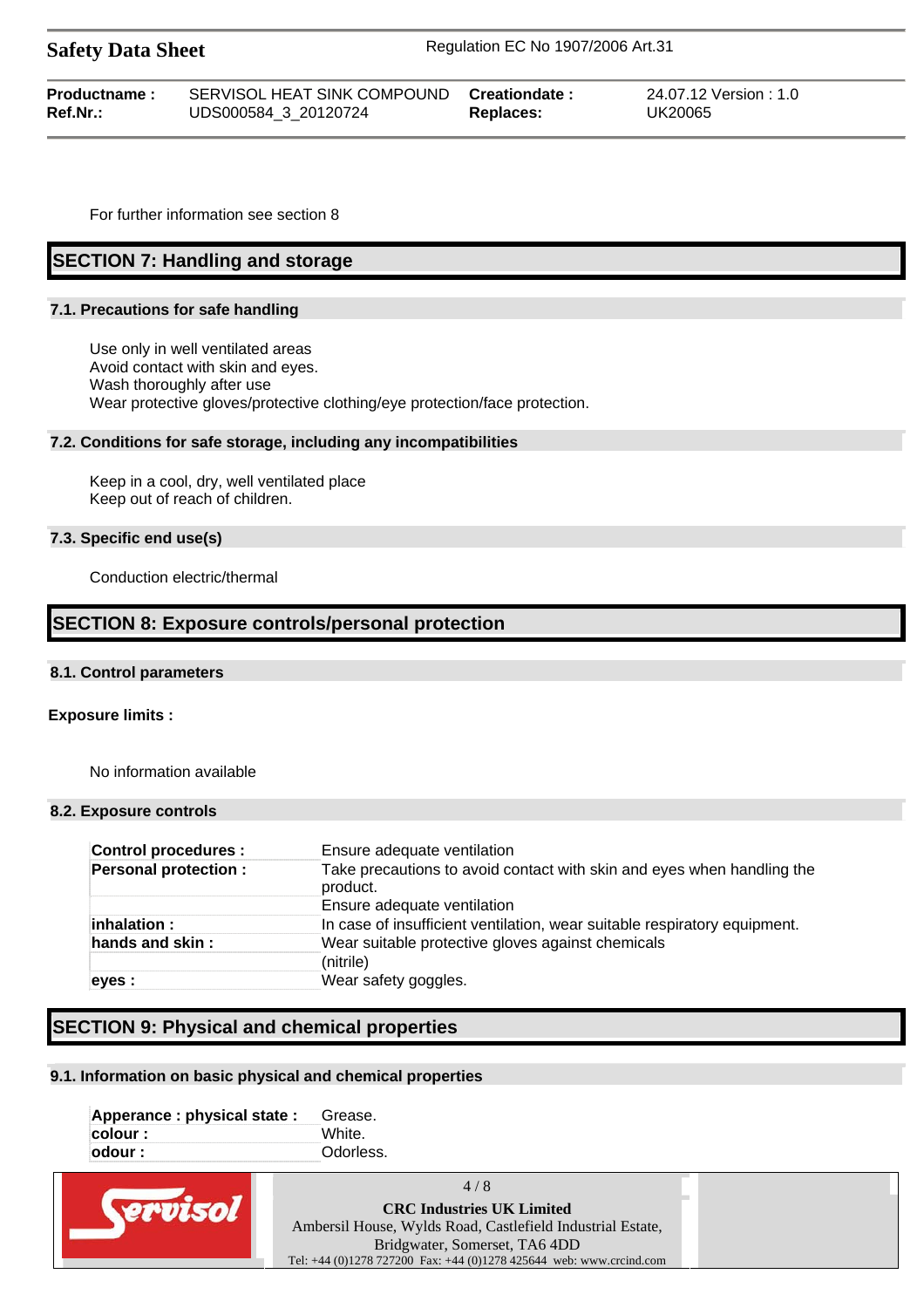Safety Data Sheet Regulation EC No 1907/2006 Art.31

| Productname: | SERVISOL HEAT SINK COMPOUND Creationdate: |           | 24.07.12 Version : 1.0 |
|--------------|-------------------------------------------|-----------|------------------------|
| Ref.Nr.:     | UDS000584 3 20120724                      | Replaces: | UK20065                |

| pH:                                                  | Not available.        |
|------------------------------------------------------|-----------------------|
| <b>Boiling point/range:</b>                          | Not available.        |
| Flash point :                                        | > 150 °C (Closed Cup) |
| <b>Evaporation rate:</b>                             | Not available.        |
| <b>Explosion limits: upper limit: Not available.</b> |                       |
| lower limit :                                        | Not available.        |
| Vapour pressure :                                    | Not available.        |
| <b>Relative density:</b>                             | $2.30$ g/cm $3.$      |
| <b>Solubility in water:</b>                          | Insoluble in water    |
| Auto-ignition:                                       | >400 °C               |
| <b>Viscosity:</b>                                    | Not available.        |

## **9.2. Other information**

# **SECTION 10: Stability and reactivity**

## **10.1. Reactivity**

No hazardous reactions known if used for its intended purpose

#### **10.2. Chemical stability**

Stable

## **10.3. Possibility of hazardous reactions**

No hazardous reactions known if used for its intended purpose

## **10.4. Conditions to avoid**

Avoid overheating

## **10.5. Incompatible materials**

Strong oxidising agent

## **10.6. Hazardous decomposition products**

CO,CO2

# **SECTION 11: Toxicological information**

## **11.1. Information on toxicological effects**

| Inhalation:          | Inhalation of solvent vapours may give rise to nausea, headaches and<br>dizziness |
|----------------------|-----------------------------------------------------------------------------------|
| Ingestion:           | May cause gastrointestinal disturbances                                           |
| <b>Skin contact:</b> | May cause irritation.                                                             |

| 5/8                                                                 |  |
|---------------------------------------------------------------------|--|
| <b>CRC Industries UK Limited</b>                                    |  |
| Ambersil House, Wylds Road, Castlefield Industrial Estate,          |  |
| Bridgwater, Somerset, TA6 4DD                                       |  |
| Tel: +44 (0)1278 727200 Fax: +44 (0)1278 425644 web: www.crcind.com |  |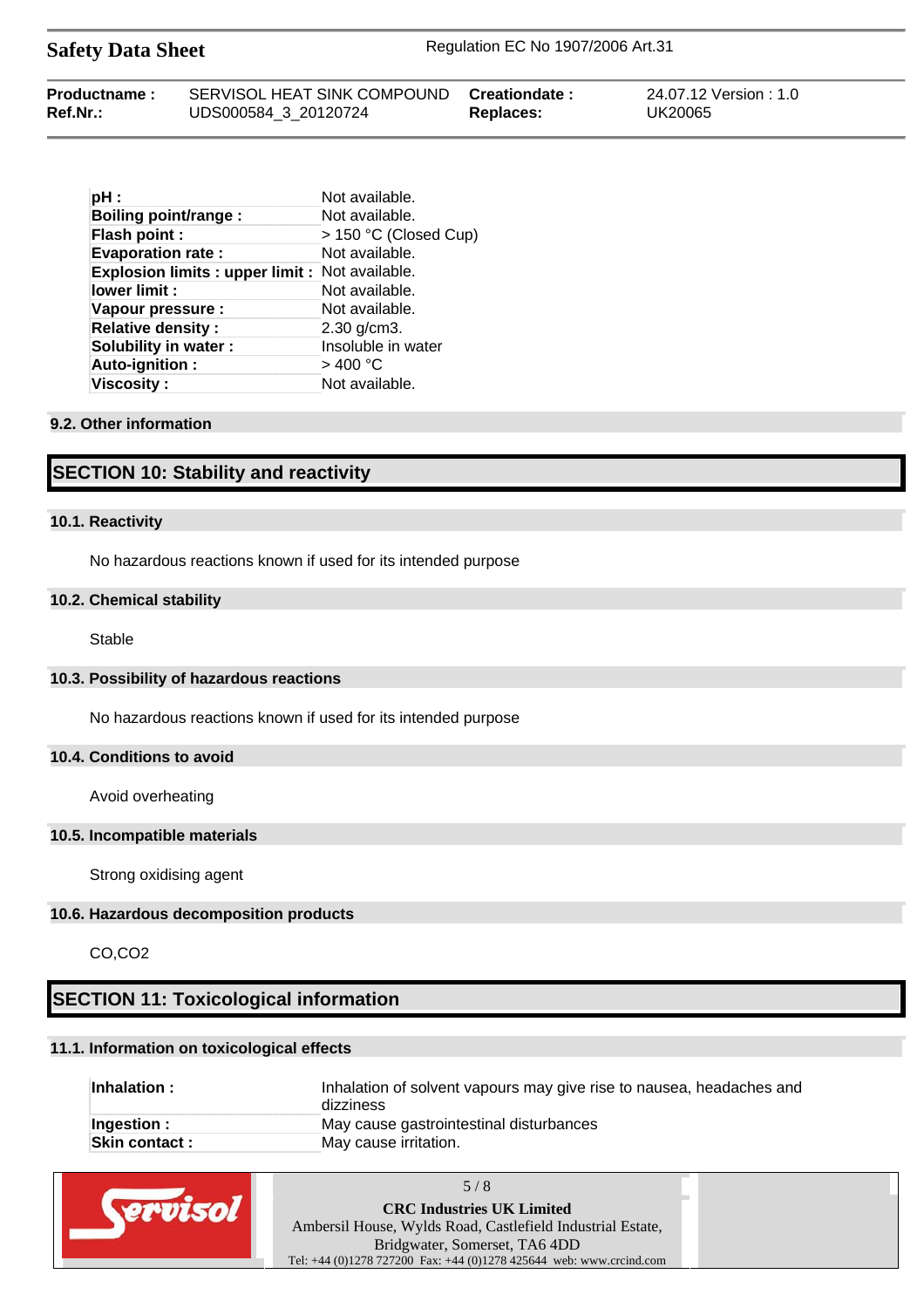| <b>Safety Data Sheet</b> |                             | Regulation EC No 1907/2006 Art.31 |                      |  |
|--------------------------|-----------------------------|-----------------------------------|----------------------|--|
| Productname:             | SERVISOL HEAT SINK COMPOUND | Creationdate :                    | 24.07.12 Version:1.0 |  |
| Ref.Nr.:                 | UDS000584 3 20120724        | <b>Replaces:</b>                  | UK20065              |  |

**Eye contact :** May cause irritation.

## **Toxicological data :**

No information available

# **SECTION 12: Ecological information**

## **12.1. Toxicity**

R50/53: Very toxic to aquatic organisms, may cause long-term adverse effects in the aquatic environment.

## **Ecotoxicological data:**

| <b>Hazardous ingredient</b> | <b>CAS-nr.</b> | method       |              |  |
|-----------------------------|----------------|--------------|--------------|--|
| zinc oxide                  | 1314-13-2      | LC50 fish    | $1.1$ mg/l   |  |
|                             |                | EC50 daphnia | $0.098$ mg/l |  |

#### **12.2. Persistence and degradability**

No information available

#### **12.3. Bioaccumulative potential**

No information available

#### **12.4. Mobility in soil**

Insoluble in water

## **12.5. Results of PBT and vPvB assessment**

No information available

#### **12.6. Other adverse effects**

No information available

# **SECTION 13: Disposal considerations**

## **13.1. Waste treatment methods**

**Product :** This material and its container must be disposed of in a safe way. Do not discharge into drains or the environment, dispose to an authorised waste collection point.

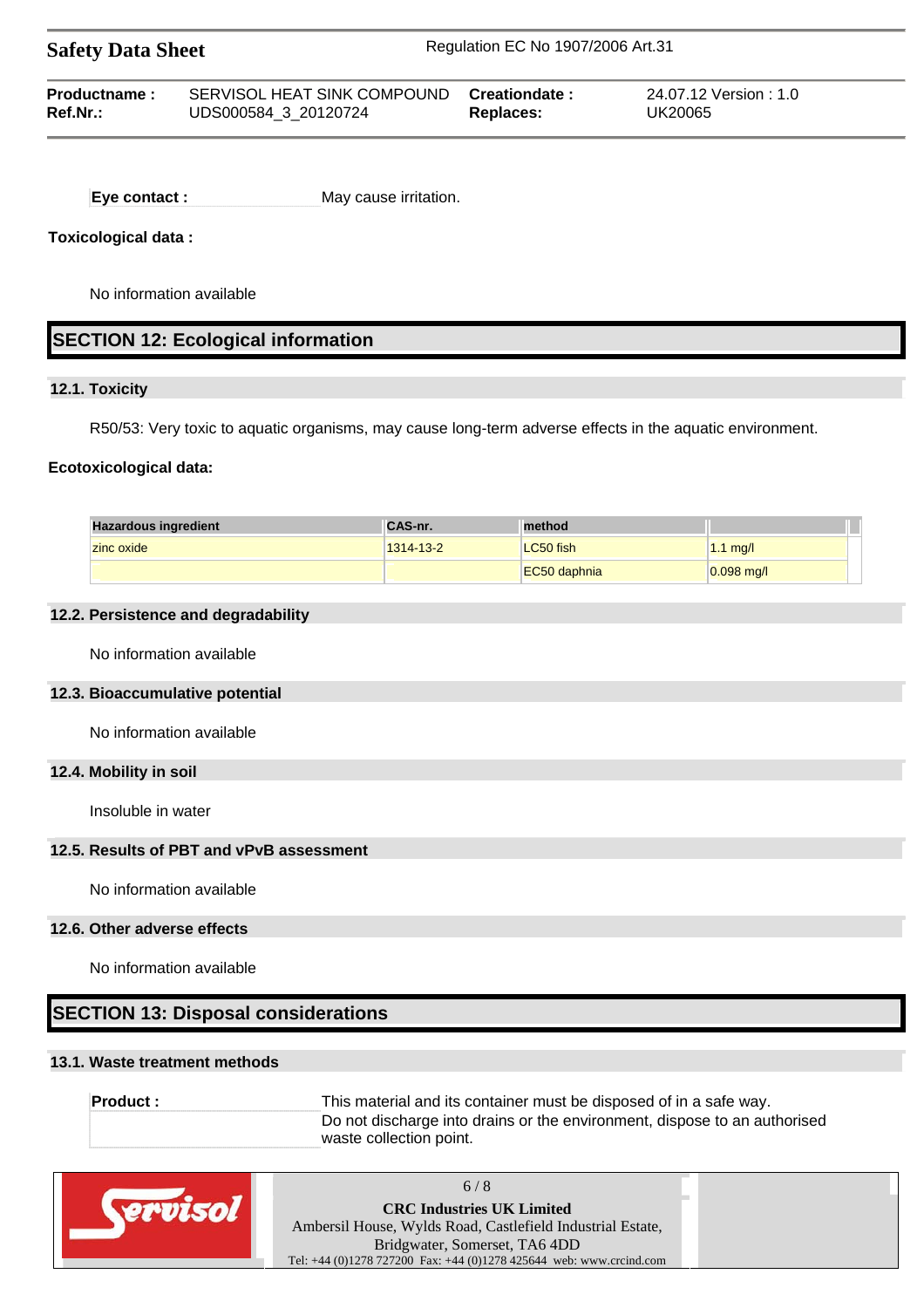| <b>Safety Data Sheet</b>                                                    |                                                                                      | Regulation EC No 1907/2006 Art.31 |                                                                               |                                                                            |
|-----------------------------------------------------------------------------|--------------------------------------------------------------------------------------|-----------------------------------|-------------------------------------------------------------------------------|----------------------------------------------------------------------------|
| Productname:<br>Ref.Nr.:                                                    | UDS000584_3_20120724                                                                 | SERVISOL HEAT SINK COMPOUND       | Creationdate:<br><b>Replaces:</b>                                             | 24.07.12 Version: 1.0<br><b>UK20065</b>                                    |
|                                                                             | <b>Contaminated packaging:</b>                                                       |                                   |                                                                               | Disposal should be in accordance with local, state or national legislation |
|                                                                             | <b>SECTION 14: Transport information</b>                                             |                                   |                                                                               |                                                                            |
| 14.1. UN number                                                             |                                                                                      |                                   |                                                                               |                                                                            |
| UN-number:                                                                  |                                                                                      | 3082                              |                                                                               |                                                                            |
| 14.2. UN proper shipping name                                               |                                                                                      |                                   |                                                                               |                                                                            |
| Proper shipping name:                                                       |                                                                                      | oxide)                            |                                                                               | ENVIRONMENTALLY HAZARDOUS SUBSTANCE, LIQUID, N.O.S. (Zinc                  |
|                                                                             | 14.3. Transport hazard class(es)                                                     |                                   |                                                                               |                                                                            |
| Class:                                                                      | ADR/RID - Classification code:                                                       | 9<br>M6                           |                                                                               |                                                                            |
| 14.4. Packing group                                                         |                                                                                      |                                   |                                                                               |                                                                            |
| Packing group:                                                              |                                                                                      | $\mathbf{III}$                    |                                                                               |                                                                            |
| 14.5. Environmental hazards                                                 |                                                                                      |                                   |                                                                               |                                                                            |
| hazardous:<br>hazardous:                                                    | ADR/RID - Environmentally<br>IMDG - Marine pollutant:<br>IATA/ICAO - Environmentally | Yes<br>Marine pollutant<br>Yes    |                                                                               |                                                                            |
|                                                                             | 14.6. Special precautions for user                                                   |                                   |                                                                               |                                                                            |
| ADR/RID - Tunnelcode:<br>IMDG - Ems:<br>IATA/ICAO - PAX:<br>IATA/ICAO - CAO |                                                                                      | (E)<br>F-A, S-F<br>914<br>914     |                                                                               |                                                                            |
|                                                                             |                                                                                      |                                   | 14.7. Transport in bulk according to Annex II of MARPOL73/78 and the IBC Code |                                                                            |
| Not applicable.                                                             |                                                                                      |                                   |                                                                               |                                                                            |
|                                                                             | <b>SECTION 15: Regulatory information</b>                                            |                                   |                                                                               |                                                                            |

The Safety Data Sheet is compiled according to the current European requirements. EU-directive 99/45/EC Regulation (EC) No 1907/2006 (REACH)